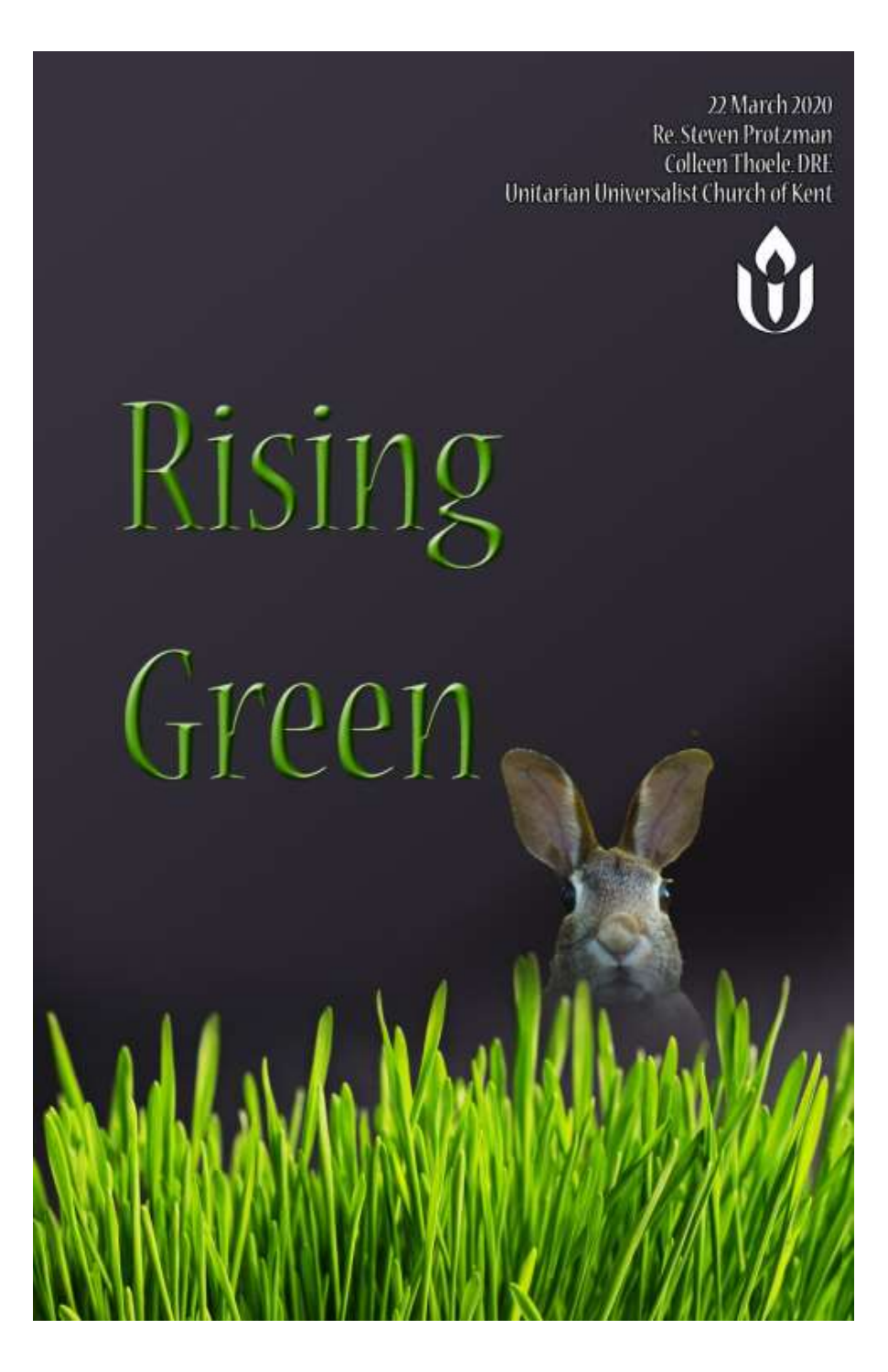# *Rising Green*

| <b>Order of Service</b>                                                                                                                                                      |                                                                                                                                                                     | March 22, 2020                                                                                                                                                                                                |  |
|------------------------------------------------------------------------------------------------------------------------------------------------------------------------------|---------------------------------------------------------------------------------------------------------------------------------------------------------------------|---------------------------------------------------------------------------------------------------------------------------------------------------------------------------------------------------------------|--|
|                                                                                                                                                                              | * Please rise as the spirit moves you                                                                                                                               |                                                                                                                                                                                                               |  |
|                                                                                                                                                                              |                                                                                                                                                                     |                                                                                                                                                                                                               |  |
|                                                                                                                                                                              |                                                                                                                                                                     |                                                                                                                                                                                                               |  |
| that world to birth.                                                                                                                                                         |                                                                                                                                                                     | Spring returns, the sun warms the soil. Seeds awaken, pushing<br>roots into dark earth. Plant a seed this springtime. Water and tend it<br>as you tend those qualities and take those actions which can bring |  |
|                                                                                                                                                                              |                                                                                                                                                                     | -Starhawk                                                                                                                                                                                                     |  |
| <b>Music for Gathering</b>                                                                                                                                                   |                                                                                                                                                                     | Whoever You Are<br>H. Walker<br>Hal Walker, Music Director                                                                                                                                                    |  |
| Welcome                                                                                                                                                                      |                                                                                                                                                                     | Rev. Steven Protzman                                                                                                                                                                                          |  |
|                                                                                                                                                                              |                                                                                                                                                                     |                                                                                                                                                                                                               |  |
| Chime                                                                                                                                                                        |                                                                                                                                                                     |                                                                                                                                                                                                               |  |
| Prelude                                                                                                                                                                      |                                                                                                                                                                     | Flower Carol<br>from Pia Cantiones (13th cent.)                                                                                                                                                               |  |
| Call to Worship                                                                                                                                                              |                                                                                                                                                                     | Elaine Bowen, Worship Associate                                                                                                                                                                               |  |
| *Opening Hymn                                                                                                                                                                |                                                                                                                                                                     | #61 Lo, the Earth Awakes Again                                                                                                                                                                                |  |
| *Chalice Lighting and Covenant                                                                                                                                               |                                                                                                                                                                     | by James Vila Blake                                                                                                                                                                                           |  |
| Love is the spirit of this church, and service its law.<br>This is our great covenant:<br>To dwell together in peace, to seek the truth in love,<br>and to help one another. |                                                                                                                                                                     |                                                                                                                                                                                                               |  |
| *Covenant Response Hymn                                                                                                                                                      |                                                                                                                                                                     | #377 In Greening Lands<br>sung to Old Hundredth)                                                                                                                                                              |  |
|                                                                                                                                                                              | In greening lands begins the song<br>which deep in human hearts is strong.<br>In cheerful strains your voices raise,<br>to fill the whole spring world with praise. |                                                                                                                                                                                                               |  |
| Time For All Ages                                                                                                                                                            |                                                                                                                                                                     | <b>Bloom Where You're Planted</b><br>Colleen Thoele, Director of Religious Education                                                                                                                          |  |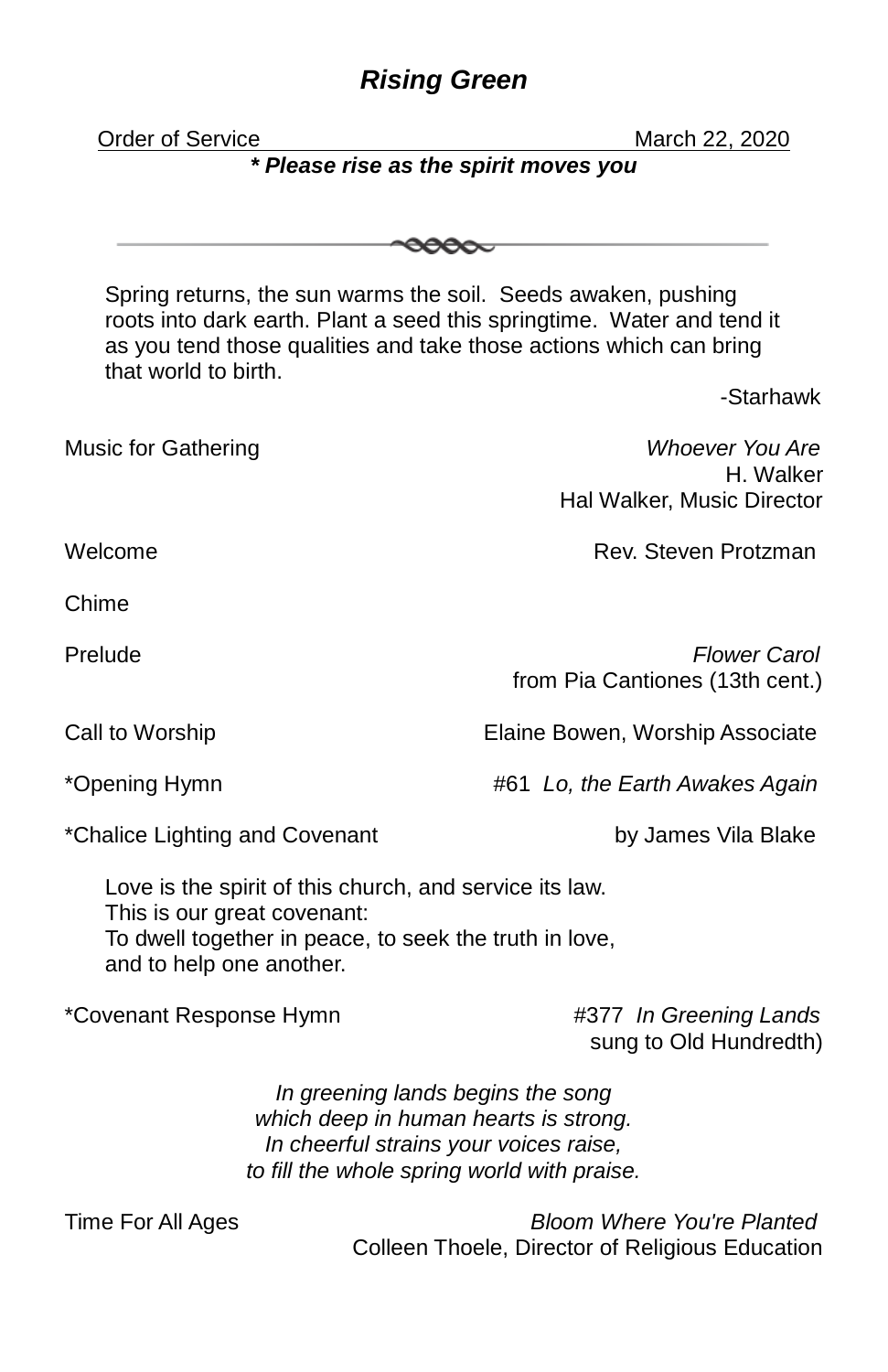Musical Response

Sharing our Joys and Concerns

A Guided Meditation *Awakening Spring Within*

Music Meditation *Now the Green Blade Riseth* trad. French

# **Lessons of the Spring**

First Lesson *Resilience,* by Debra Rienstra

Second Lesson *Spring Waltz* (video), music by F. Chopin

Hymn #1068 *Rising Green*

Third Lesson *Rising Green*

Offering *With a Song of Joy* by Bret Hesla

Rev. Steven Protzman

Extinguishing the Chalice

We extinguish this flame, but not the light of truth, the warmth of community, or the fire of commitment. May we carry these in our hearts and minds until we are together again.

\*Closing Hymn #163 *For the Earth Forever Turning*

\*Benediction



*Next Sunday: A Port in the Storm Led by Rev. Steven Protzman*